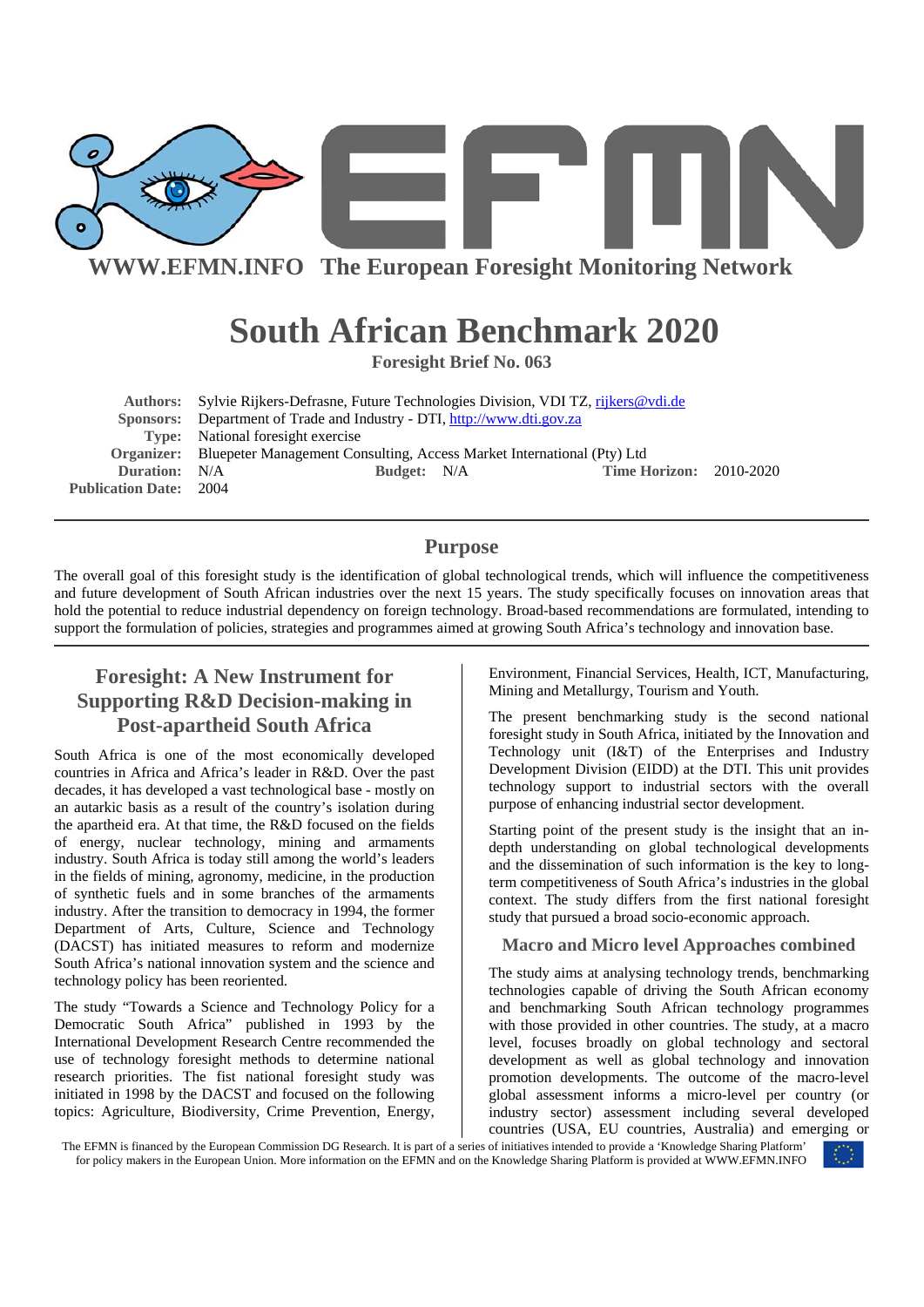newly industrialized countries (Turkey, Malaysia, Brazil, China, India).

The following industry sectors are covered: ICT, tourism, chemicals, biotechnology, automotive industry, aerospace, metals and minerals, culture, clothing & textile, agroprocessing.

For each sector, the study identifies global technology development trends, specific current and emerging technologies and the role of such technologies in sectoral development. Also the relative importance of such technologies in the South African industrial development

## **Strategic Technologies identified for the South African industry sectors**

#### **ICT**

The following global technology trends were identified:

- **Mobile technologies** wireless, wearables, Wi-Fi, ultrawide band, smart phones and location-based services,
- **Smart networked objects** including technologies like RFID, MEMS, smart dust, digital ink and embedded computing,
- **Semantic technologies** Semantic Web, XBRL, automatic tagging, affinity profiles and information extraction.

Although South Africa's share of the global ICT market is still small, this sector is deemed to be significant and a growing contributor to economic growth in domestic and export markets. Furthermore, the study considers the ICT sector as an important enabler for other industry sectors.

Of specific importance for the growth and continued development of the South African ICT sector are:

- Mobile technologies and devices,
- Wireless network technologies,
- Human Language Technologies (HLT),
- Open Source Software,
- Telemedicine,
- Geomatics, i.e. the gathering and processing of geographic information or spatially referenced data ,
- Manufacturing Technologies Robotics / Artificial Intelligence,
- Grid computing.
- RFID.

Especially the mobile technologies, HLT, wireless and OSS technologies are expected to present the most significant opportunities of the South African ICT sector.

landscape - market opportunities, implementation requirements, infrastructure, cross-cutting applications, enabling technologies, etc. - is assessed and specific recommendations for intervention are made based on a SWOT analysis. Furthermore, the study assesses current support offered by governments throughout the world for technology and sectoral promotion, and provides corresponding recommendations on strengthening the role of the South African government, and specifically the DTI in technology and sectoral development. The investigations based primarily on desk research but also included inputs from an international network of associates (per country investigations) and interviews with stakeholders and experts.

#### **Tourism**

The shift of the tourism sector towards a greater emphasis on ICT was identified as a global trend. Although not wholly driven by ICT, the tourism industry needs to use ICT to improve productivity in reaching a broad and diverse customer base. The following technologies were identified as enabling sustainability and further development of the South African tourism sector:

- Mobile technologies enabling e.g. m-commerce, Geographical Information Systems (GIS),
- Wireless technologies,
- Internet.
- Human Languages Technologies (HLT), allowing the bridging of language barriers,
- Environmental technologies including fuel efficiency, cleaner production processes, renewable resources,
- Cultural Heritage technologies.

The study highlighted the specific role of Internet enabling online transactions and marketing and allowing easier accessibility to information on a global as well as on a national basis. However, Internet was also identified as a potential threat to the South African tourism sector if the infrastructure and network are not improved. Further potential threats are: the lack of skills and knowledge, the perceptions of crime and violence, the environmental degradation, and currency volatility.

#### **Chemicals**

Different development paths are expected depending on the subsector. While specialty chemicals most likely will be significantly influenced by nanoscience and biotechnology in the future, the changes envisaged for basic chemicals (i.e. petrochemicals, bulk polymers and fertilisers) are thought to be based more on evolutionary development than on disruptive innovations. In this evolutionary development, the trend shifts towards cross-linkages between traditional categories of materials. Furthermore, most important global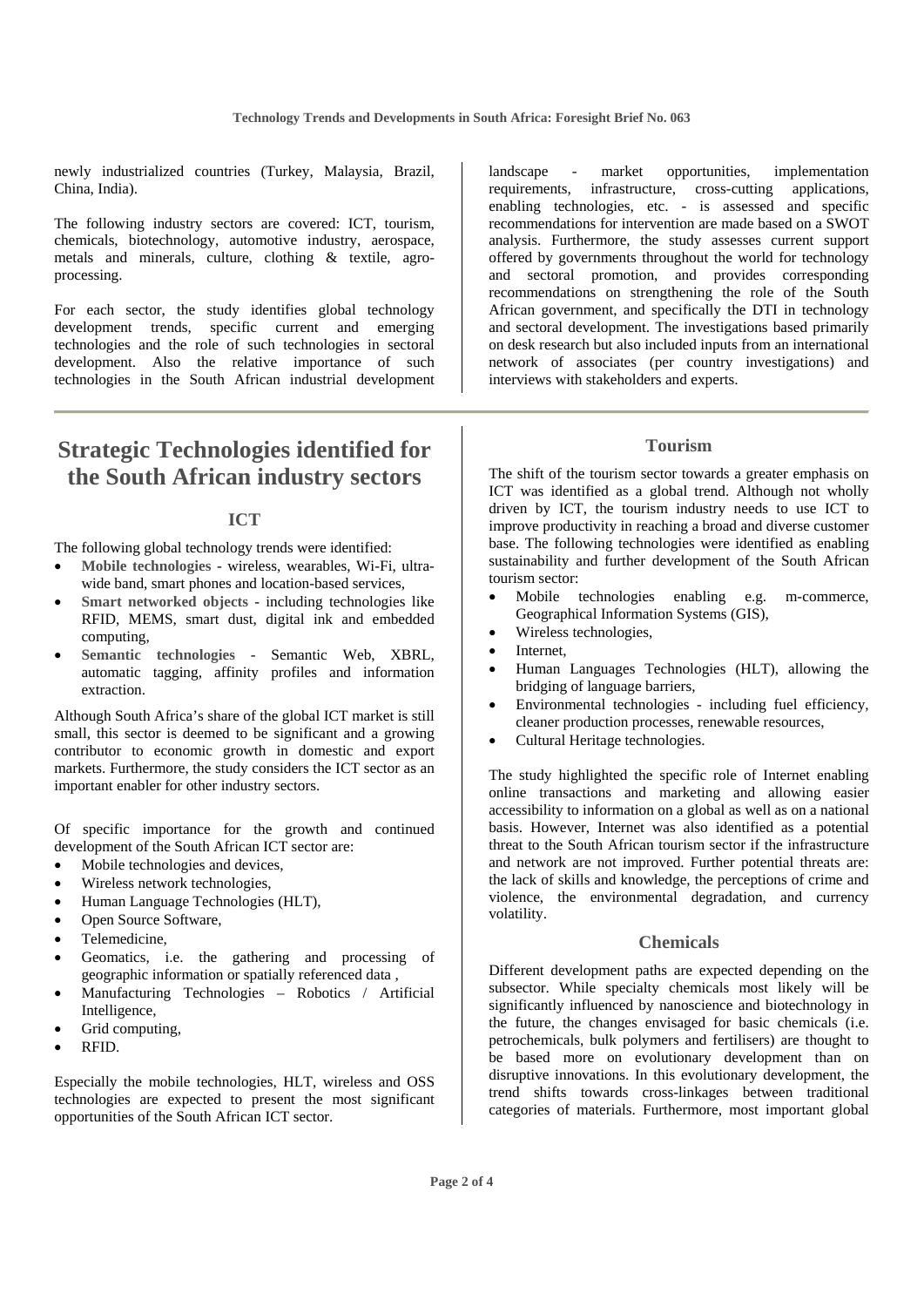emerging technologies in the chemicals sector include materials technology, biotechnology and nanotechnology.

The study identified the following key areas with the major potential benefit for the South African chemicals industry:

- Extraction of minerals from coal ash and low value slag,
- Fluorine generation and fluorinated organic chemical intermediates,
- New performance chemicals improving the recovery of minerals in the mining sector such as polymer used in solvent extraction processes,
- Technologies decreasing economies of scale for chemical plants and hence enabling smaller production facilities to compete against the mega plants,
- Low-cost diagnostics and aroma chemicals production,
- Development of biodegradable and high-performance polymers,
- Bio-diesel and products from alpha-olefins,
- Generic pharmaceuticals for meeting future demand for antibiotics and/or anti-retrovirals.

#### **Biotechnology**

The study highlights the fact that South Africa has today only a very small bioeconomy and is still at the R&D level, despite of the widely use of biotechnologies in some industrial sectors including food and beverage, and waste water treatment. Most important areas for further development include the following:

- Recombinant therapeutic products and production of generic medicines,
- Vaccines against important infectious diseases such as HIV/AIDS, TB, malaria, rotavirus and diarrhoea,
- Diagnostics methods used for screening, diagnosis and monitoring or prognosis of diseases by laboratory methodologies,
- Commodity Chemicals from Biomass,
- Energy from Renewable Resources like plant biomass,
- Biocatalysts.

**Functional genomics** - with specific focus on gene expression analysis, **high throughput screening** - based on substantial bioassay development, **bioinformatics** - including biological data management and extraction, **biosafety** and **high throughput genome sequencing** are identified as common to these key areas and therefore deemed to be of highest priority.

#### **Automotive Industry**

Four technologies were highlighted as being critically important for the continuous development and growth of the South African automotive sector:

- Development of lightweight materials,
- Development of alternate fuels e.g. fuel cell technology,
- Sensors, electronics and telematics,
- Improved design and manufacturing processes.

Especially the development of lightweight materials and electronics, sensors and telematics are deemed to be areas where South Africa can make an impact and possibly, hold a competitive advantage over the rest of the world.

#### **Aerospace**

Six critical technologies for the development and growth of the South African aerospace sector were identified:

- Development of composite materials,
- Development of hyper aero-thermodynamics,
- Development of Sensor usage,
- Health and Usage Monitoring systems,
- Noise Abatement,
- Improved manufacturing processes.

The study highlighted the strengths of the South African aerospace industry as a result of the strategic funding used for military purposes over the last forty years. Important pockets of niche expertise are composite materials and Health and Usage monitoring systems.

#### **Metals and Minerals Sector**

Little major innovation is expected in this sector as it is deemed to be already mature. The current technology trends seem more likely to be incremental improvements in the various value chain processes. Especially in the heavy metals sector innovation mainly concerns aspects like the improved use of gravel as a form of ore, the improved extraction of lower grade ore by developing improved reduction and extraction techniques and the more efficient use of energy. More innovations are expected in the light metals sector, specifically aluminium, magnesium, titanium and the development of alloys with focus on the development of a cheaper, continuous extraction processes for magnesium and titanium.

The study recommends focusing on

- Light materials extraction,
- Alloy technologies, especially in magnesium,
- Process improvement.

#### **Cultural Sector**

The study regards the cultural sector, especially the crafts and tourism industries as a springboard for development with the potential to create jobs and develop less favoured regions. The most important challenges consist in enabling communication technologies, technologies, which improve the product and technologies that provide marketing to the end-consumer.

The following technologies with potential high impact on the Cultural Sector were identified:

- Product Technologies,
- Internet,
- Online Marketing,
- Mobile Technologies,
- Wireless Technologies,